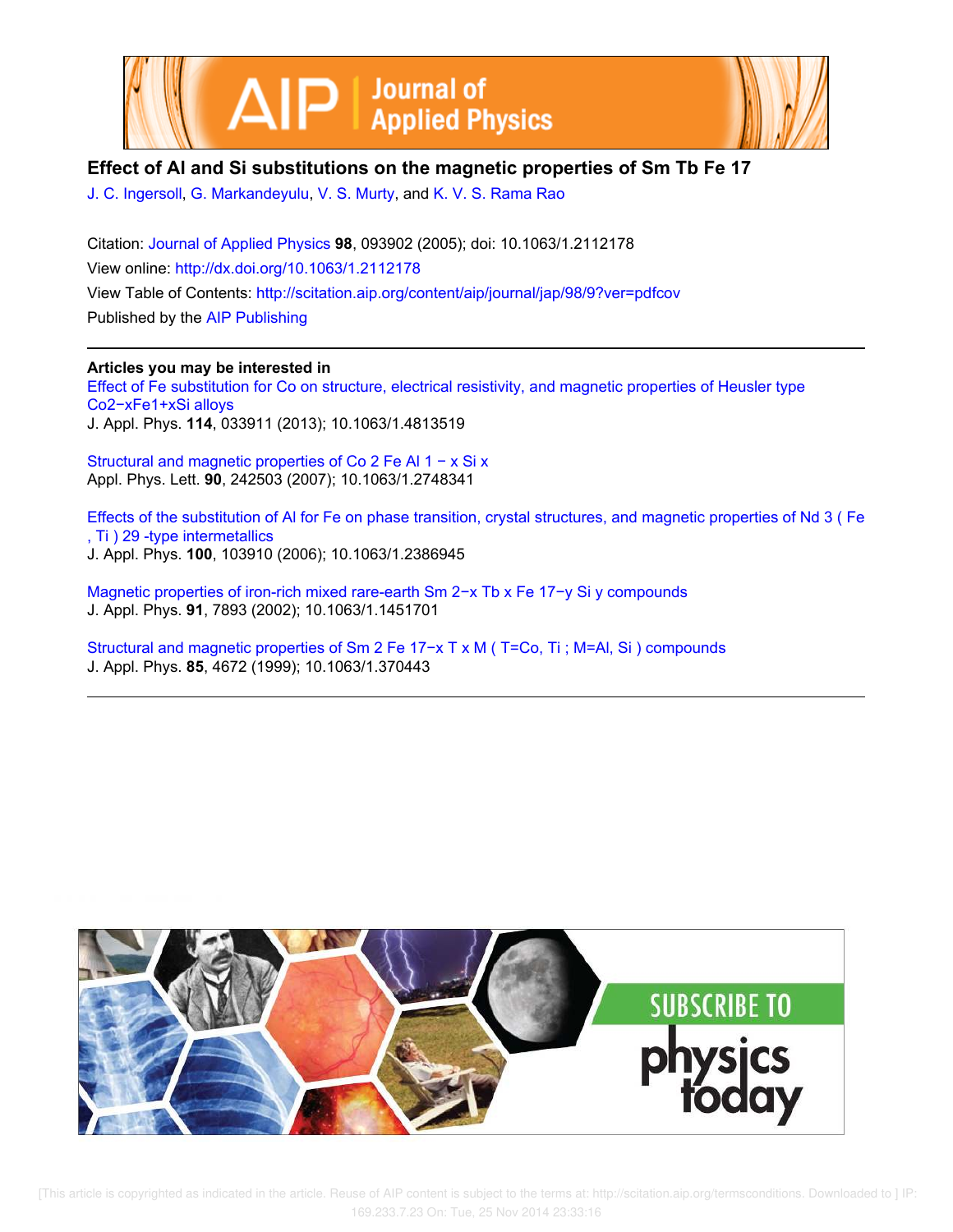# **Effect of Al and Si substitutions on the magnetic properties of SmTbFe<sup>17</sup>**

J. C. Ingersoll, G. Markandeyulu,<sup>a)</sup> V. S. Murty, and K. V. S. Rama Rao

*Magnetism and Magnetic Materials Laboratory, Department of Physics, Indian Institute of Technology, Madras, Chennai 600 036, India*

Received 24 June 2005; accepted 7 September 2005; published online 2 November 2005-

The structural and magnetic properties of SmTbFe<sub>17−*x*</sub>Al<sub>*x*</sub> (*x*=0–8) and SmTbFe<sub>17−*x*</sub>Si<sub>*x*</sub> (*x*  $= 0 - 3.5$ ) were investigated by x-ray-diffraction and magnetization studies. All the compounds stabilize in rhombohedral structure. The lattice parameters are found to increase with Al substitution whereas they are found to decrease with Si substitution. The rates of the decrease of saturation magnetization  $(M_s)$  value with the substitution of Al and Si are almost the same. The easy direction of magnetization (EMD) is in the *ab* plane up to an Al concentration of  $x=7$  and has a tendency to shift towards the *c* axis at  $x=8$ . All the compounds with Si are seen to have the EMD in the *ab* plane. Electron-magnon scattering is seen to contribute to the electrical resistivity in both Al- and Si-substituted compounds; in the temperature range of  $30-60$  K and at higher temperatures, scattering due to phonons is observed. © *2005 American Institute of Physics*. [DOI: 10.1063/1.2112178]

## **INTRODUCTION**

Interstitially modified (with N or C)  $Sm<sub>2</sub>Fe<sub>17</sub>$  has been reported to have energy product at room temperature and Curie temperatures high enough to make it useful for permanent magnet applications.<sup>1,2</sup> In the  $R_2Fe_{17}N/C$  compounds, the Fe–Fe distances are more as compared to those in the parent compounds, leading to a substantial increase in their Curie temperatures  $(T_C)$ . However, they are thermodynamically unstable and decompose into rare-earth nitrides and  $\alpha$ -Fe at high temperatures. An alternative route to obtain increased bond distances, and hence Curie temperatures, is to force the lattice to expand by replacing some of the iron by either magnetic or nonmagnetic elements with larger metallic radii. Several  $R_2Fe_{17-x}M_x$  ( $R=Ho$ , Y, Sm, Ce, Pr, and Nd;  $M =$ Al, Ga, Si, and Co) compounds have been prepared<sup>3,4</sup> and their Curie temperatures have been found to be more than their respective parent compounds. Suresh and Rama Rao<sup>5</sup> have reported that the substitution of Al for Fe in ErPrFe<sub>17</sub> has caused the  $T_C$  to increase from 285 to 435 K for Al=3 and decrease with a further increase of Al. Venkatesan *et al.*<sup>6</sup> have reported an increase in  $T_c$  in HoErFe<sub>17-*x*</sub>Ga<sub>*x*</sub> with increasing concentration of Ga up to *x*  $=$  4. Ingersoll *et al.*<sup>7</sup> have reported that the substitution of Ga and Si for Fe in ErPrFe<sub>17</sub> has increased  $T_C$  until Ga and Si = 3.5. In  $Sm<sub>2</sub>Fe<sub>17</sub>$  it has been found that the substitution of Ga or Al induces uniaxial magnetocrystalline anisotropy at room temperature<sup>8,9</sup> due to Sm having positive Stevens' factor  $(\alpha_j)$  occupying the 6*c* site having negative  $A_2^0$  (secondorder crystalline electric-field parameter). In SmTbFe<sub>17</sub> compounds Ingersoll *et al.*<sup>10</sup> have reported an increase in the Curie temperature and the presence of axial anisotropy with Ga substitution. In this paper, the effects of the substitution of Al and Si on the structural, magnetic, and electrical properties of SmTbFe<sub>17</sub> compounds are presented.

#### **EXPERIMENTS**

All the compounds were prepared by arc melting the stoichiometric amounts of high-purity elements (Sm, Tb: 99.9%; Fe: 99.95%; and Al, Si: 99.99%) in an argon atmosphere. Excess of Sm was taken to compensate for the weight loss during the melting. The ingots were melted several times to ensure the homogeneity. Subsequently the ingots were wrapped in tantalum foils, sealed in quartz tube in high-purity argon atmosphere at less than 100 torr pressure, annealed at 950 °C for 7 days, and quenched in the ice water mixture. X-ray-diffraction patterns on powder samples were taken employing Fe  $K\alpha$  radiation. Magnetization measurements were carried out using a vibrating-sample magnetometer (Model No. PAR 155) up to a field of 12 kOe and in the temperature range of 80–650 K. The saturation magnetization values were obtained from the Honda plots. Electrical resistivity measurements were carried out using four-probe method. Disk-shaped samples ( $\approx$ 6 mm diameter and 1 mm thickness) were cut from the annealed ingots using a diamond cutter and polished. These samples were subsequently annealed at 1000 K for 24 h to remove the strains. A constant current source (Keithley 224) delivering a current of 100 mA and a nanovoltmeter (Keithley 181) were used for the measurements. Silver paint was used to establish the contacts in the temperature range of 30– 300 K and pressure contacts were made for high-temperature  $(300-650 \text{ K})$  experiments.

## **RESULTS AND DISCUSSION**

The powder x-ray-diffraction patterns for SmTbFe<sub>17−*x*</sub>Al<sub>*x*</sub> (*x*=0–8) and SmTbFe<sub>17−*x*</sub>Si<sub>*x*</sub> (*x*=0–3.5) compounds are shown in Figs.  $1(a)$  and  $1(b)$ , respectively. All the compounds are found to have formed in the rhombohedral structure with traces of  $\alpha$ -Fe. However, the amount of  $\alpha$ -Fe phase is seen to be small at higher concentrations of

Electronic mail: mark@physics.iitm.ac.in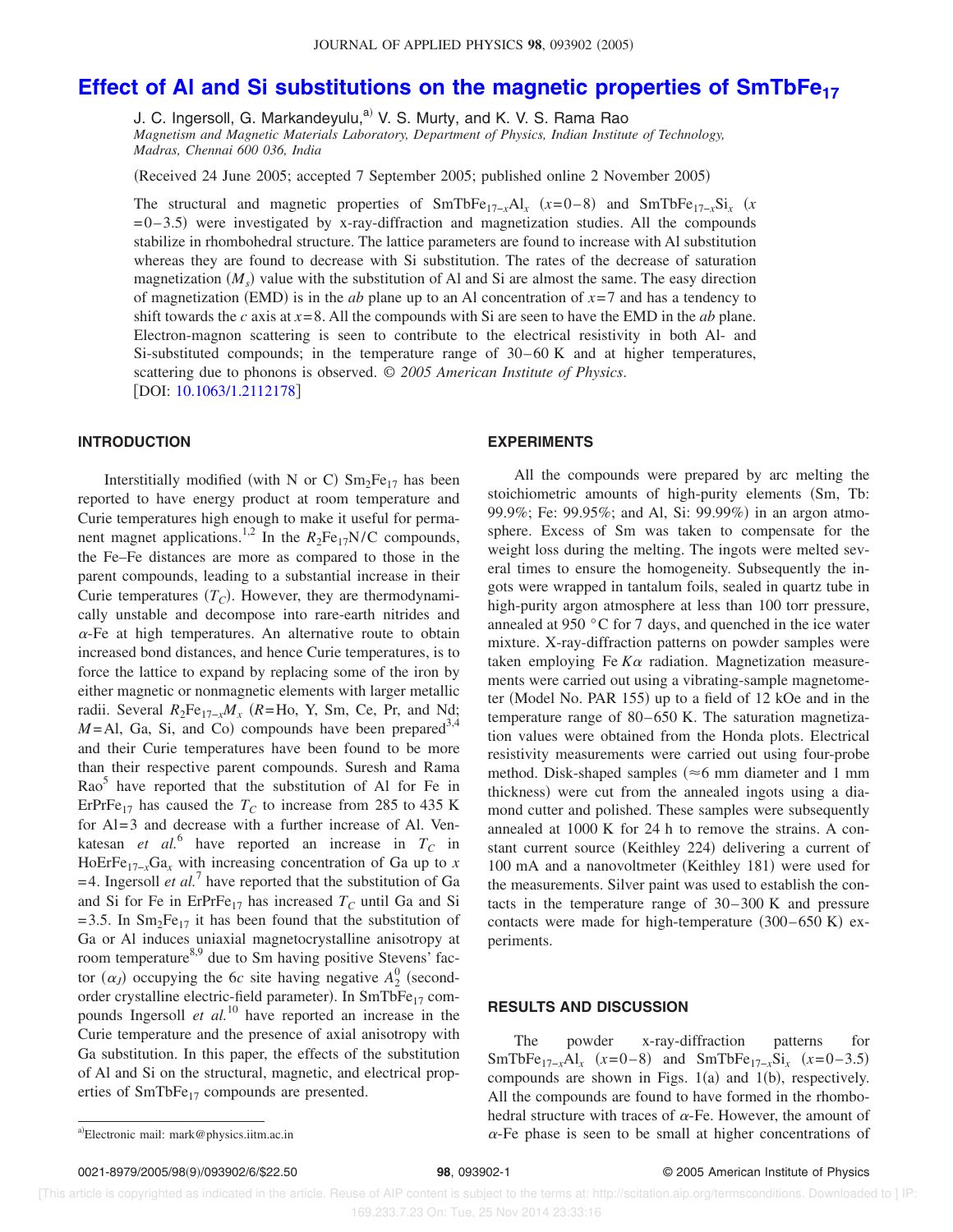

 $(b)$ 

FIG. 1. (a) X-ray-diffraction patterns of SmTbFe<sub>17-x</sub>Al<sub>x</sub>. (b) X-raydiffraction patterns of SmTbFe17−*<sup>x</sup>*Si*<sup>x</sup>* .

 $2\theta$  (degrees)

 $x(x>5)$ . SmTbFe<sub>17−*x*</sub>Si<sub>*x*</sub> compounds could be prepared to form in 2:17 phase up to  $x=3.5$  only in spite of the best efforts.

The substitution of Al for Fe results in the increase in the lattice parameters *a* and *c* and therefore the volume, as



FIG. 2. Cell parameters and unit-cell volume and *c*/*a* in SmTbFe17−*<sup>x</sup>*Al*<sup>x</sup>* and SmTbFe17−*<sup>x</sup>*Si*<sup>x</sup>* .



FIG. 3. Magnetization curves of (a)  $SmTbFe_{17-x}Al_x$  and (b)  $SmTbFe_{17-x}Si_x$ .

 [This article is copyrighted as indicated in the article. Reuse of AIP content is subject to the terms at: http://scitation.aip.org/termsconditions. Downloaded to ] IP: 169.233.7.23 On: Tue, 25 Nov 2014 23:33:16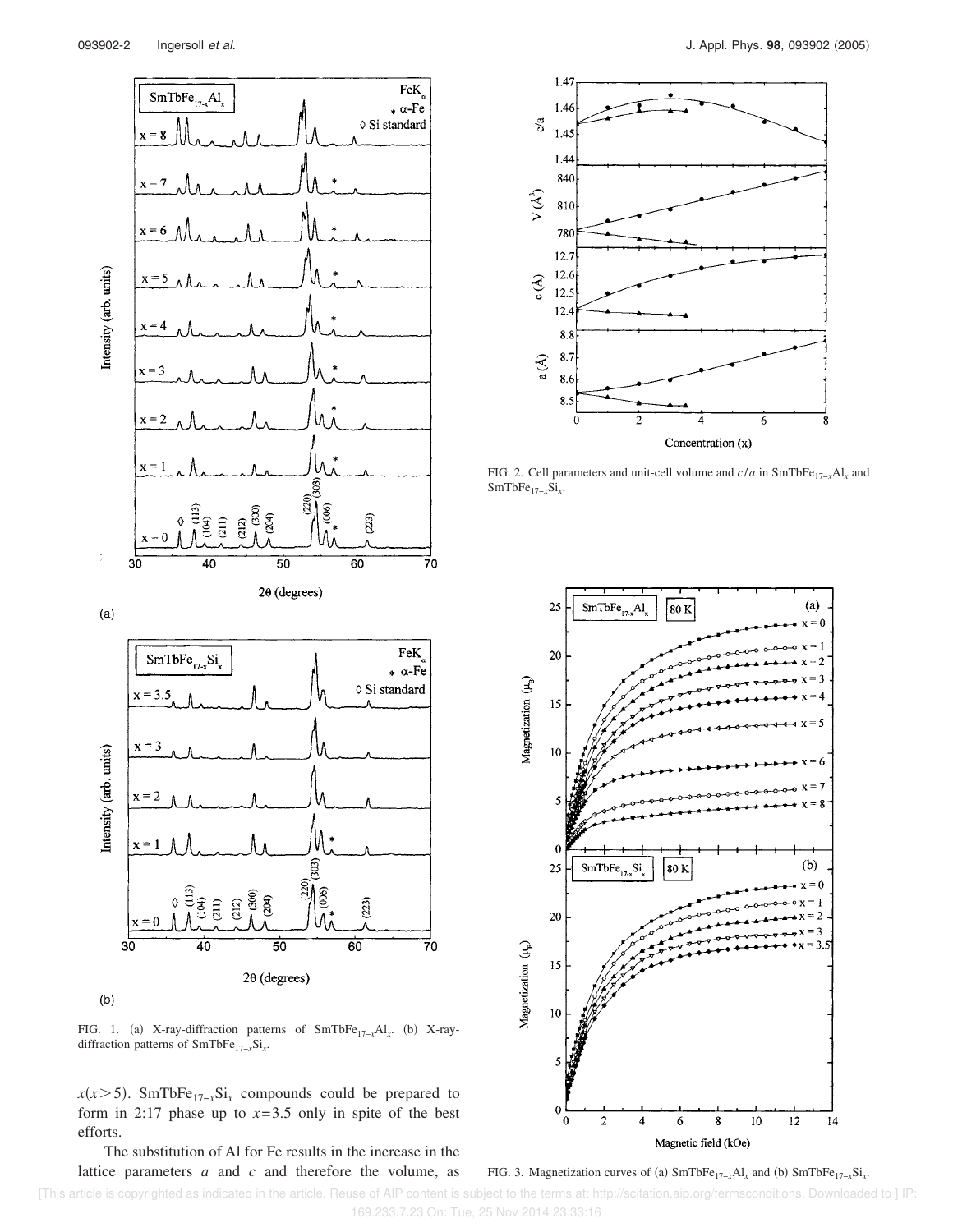

FIG. 4. Saturation magnetic moment  $(\mu_s)$  and Curie temperature  $(T_C)$  of SmTbFe<sub>17−*x*</sub>Al<sub>*x*</sub> and SmTbFe<sub>17−*x*</sub>Si<sub>*x*</sub>. The calculated  $\mu_s$  using the free-ion moments of Sm and Tb are shown with the symbol " $\bigcirc$ ," whereas the same using the reduced moments of Sm and Tb are shown with the symbol " $\star$ ." The fit lines are guides to the eye.

shown in Fig. 2. In SmTbFe17−*<sup>x</sup>*Al*<sup>x</sup>* compounds, the *c*/*a* value reaches a maximum at  $x=3$ , whereas the maximum *c/a* value for  $x=1$  remains the same until  $x=3.5$  in the case of SmTbFe17−*<sup>x</sup>*Si*<sup>x</sup>* compounds. The values and variation with *x* of *c/a* are similar to that reported<sup>11,12</sup> for  $Nd_2Fe_{17-x}Al_x$  and Tb<sub>2</sub>Fe<sub>17-*x*</sub>(Ga/Si)<sub>*x*</sub>, where Al/Ga/Si have been reported to occupy the 18*h* site up to *x*= 3 and then 18*f* and 6*c* sites.

The magnetic-moment values in all the compounds have reached almost their respective saturation values, as shown in Figs. 3(a) and 3(b). The saturation magnetic moments  $(\mu_s)$ at 80 K are shown in Fig. 4 for different Al and Si concentrations. The  $\mu_s$  value decreases from 25.93 $\mu_B$ / f.u. for  $x=0$ to 5.52 $\mu_B$ / f.u. for *x*=8 in SmTbFe<sub>17−*x*</sub>Al<sub>*x*</sub> compounds while it decreases to  $18.93\mu_B$ / f.u. for *x*=3.5 in SmTbFe<sub>17-*x*</sub>Si<sub>*x*</sub> compounds. The rates of the decrease of saturation magnetization values with  $x$  are almost the same in both the series up to  $x=3$ .

In the molecular-field description of the magnetic moments of  $R_2T_{17-x}M_x$ ,  $\mu_s$  has been given as<sup>13</sup>

$$
\mu_{s} = (17 - x)\mu_{\text{Fe}} + \mu_{\text{Sm}} - \mu_{\text{Tb}}, \tag{1}
$$

where  $\mu_{\text{Fe}}$  is the magnetic moment of Fe and  $\mu_{\text{Sm}}$  and  $\mu_{\text{Tb}}$ are the magnetic moments of Sm and Tb, respectively. It is known that the Sm moments are coupled ferromagnetically and the Tb moments are coupled antiferromagnetically to Fe moments.<sup>14,15</sup> For  $x=0$  compound,  $\mu_{\text{Fe}}$  has been calculated using the experimental  $\mu_s$  value and the moments of Sm and Tb (reduced with respect to the respective free-ion moments) are taken from those obtained from the mean-field analysis of  $Sm_{1-x}Tb_xFe_{17}$  (Ref. 16) and is found to be 1.95 $\mu_B$ . Using this value,  $\mu_s$  for Al- and Si-substituted SmTbFe<sub>17</sub> were calculated assuming that Al and Si contribute only to the dilution of Fe moments and the values are also shown in Fig. 4. The above exercise was also done by assuming the free-ion moments on Sm and Tb and the results are also shown in Fig. 4. It is seen that the variation in the rare-earth moment



FIG. 5. (a) X-ray-diffraction patterns of SmTbFe<sub>17-*x*</sub>Al<sub>*x*</sub> powders aligned in an external magnetic field. (b) X-ray-diffraction patterns of SmTbFe<sub>17-*x*</sub>Si<sub>*x*</sub></sub> powders aligned in an external magnetic field.

has an insignificant impact on the moments of Fe. Comparing these values with the experimental  $\mu_s$  values which are smaller, it is seen that the variation in the magnetic moment with Al/Si substitution has, in addition to the dilution effect, the contribution from the charge-transfer effect due to the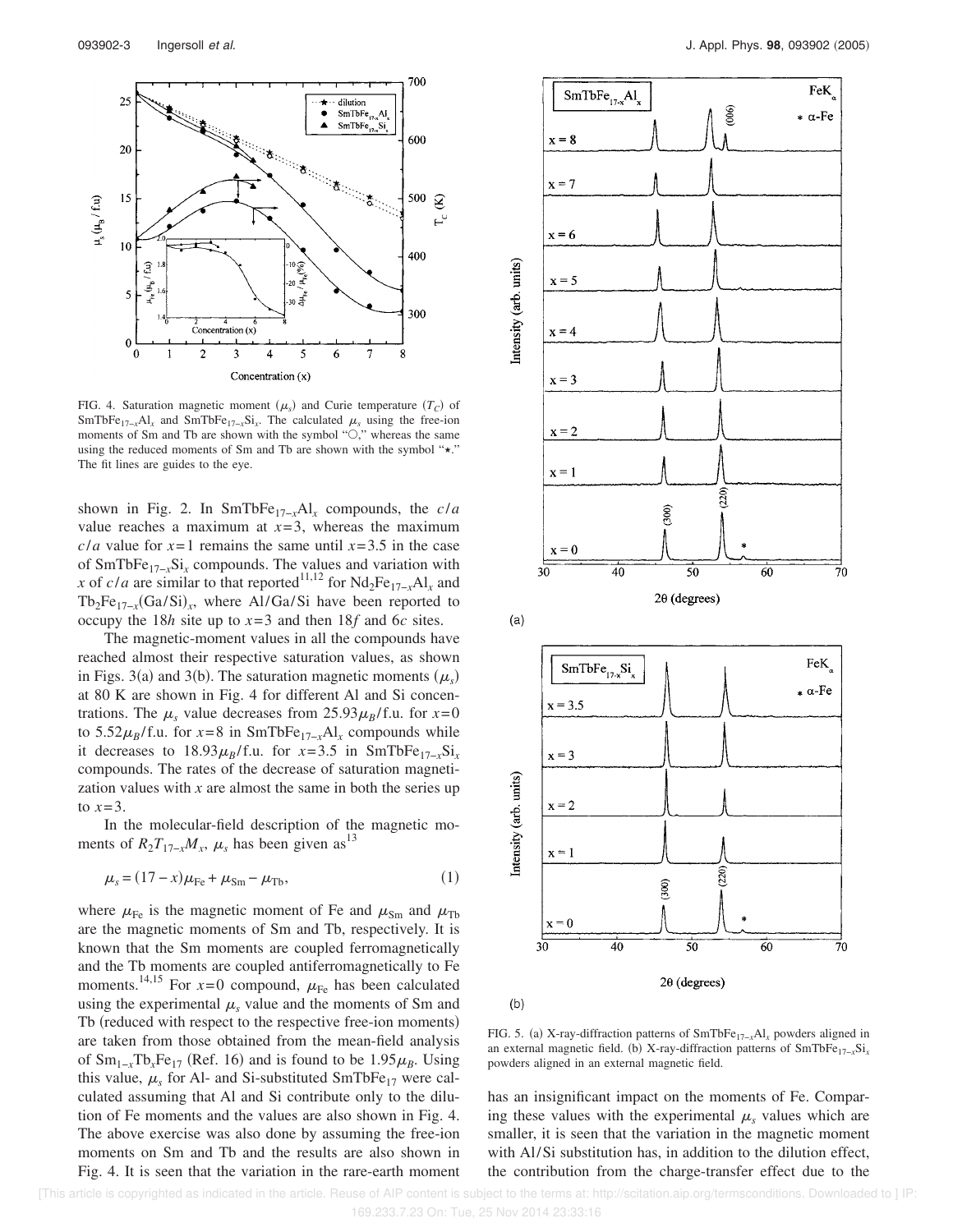

FIG. 6. Temperature variation of the electrical resistivity of (a)  $SmTbFe_{17-x}Al_x$  and (b)  $SmTbFe_{17-x}Si_x$ .

 $4p-3d$  hybridization. The net  $\mu_{\text{Fe}}$  values were calculated for all the compounds from the experimental  $\mu_s$  values using the reduced moments for Sm and Tb (Ref. 16) and are shown in the inset of Fig. 4. The value of  $\mu_{\text{Fe}}$  is found to vary from 1.95 $\mu_B$ / f.u. for  $x=0$  to 1.42 $\mu_B$ / f.u. for  $x=8$  in the case of SmTbFe<sub>17−*x*</sub>Al<sub>*x*</sub> and to 1.94 $\mu_B$ / f.u. for *x*=3.5 in the case of SmTbFe17−*<sup>x</sup>*Si*<sup>x</sup>* .

Huang and Ching, $17,18$  from the band-structure calculations in  $Nd_2Fe_{17}$  with Ga, Si, and Al substitutions, have reported a hybridization of orbitals of Fe with the 3*p* orbitals of Al and Ga and the 4*p* orbitals of Si and obtained their partial density of states. Also, they have reported that the weakly polarized Si and Al states at the bottom of the Fe 3*d* band promote similar iron states mostly from the majority spin to this energy region leading to a decrease in the magnetization of Fe sublattice and hence the magnetization.

The *T<sup>C</sup>* of SmTbFe17−*<sup>x</sup>*Al*<sup>x</sup>* compounds is seen to increase from 431 K for  $x=0$  to 496 K for  $x=3$  and decreases substantially. In the case of SmTbFe17−*<sup>x</sup>*Si*<sup>x</sup>* compounds, the *T<sup>C</sup>* reaches a maximum value of 538 K for  $x=3$  and decreases for a further increase of *x* (Fig. 4). Jacobs *et al.*<sup>19</sup> have attributed such an increase in  $T_c$  to the volume expansion. Interstitial modification by N or C has also been reported to expand the lattice and subsequently increase in the magnetization and Curie temperature as well due to band narrowing.<sup>5,6</sup> However, in the case of Si-substituted SmTbFe<sub>17</sub> compounds, it has been observed that  $T_C$  increases while the unit-cell volume decreases. Probably the broader Si band at the bottom of  $3d$  band<sup>18</sup> causes charge transfer sufficient to cause an increase in the  $T_C$ .

It is observed that the increase in the Curie temperature in Si-substituted compounds is more than that in the Alsubstituted compounds. Sabiryanov and Jaswal<sup>20</sup> have done *ab initio* calculations of the Curie temperature of  $\text{Sm}_2\text{Fe}_{16}M$ , where *M* is Ga, Al, and Si by means of the self-consistent spin-polarized band-structure calculation on the basis of a model proposed by Mohn and Wohlfarth.<sup>21</sup> In this model

$$
T_C \propto \frac{M_0}{\chi_0},\tag{2}
$$

where  $M_0$  is the Fe magnetization at 0 K per unit cell and  $\chi_0$ is the exchange-enhanced ferromagnetic susceptibility, at 0 K, and is given by

$$
\chi_0^{-1} = \left[ \frac{1}{2N^{\dagger}(E_F)} + \frac{1}{N^{\dagger}(E_F)} - 1 \right] \frac{1}{2\mu_B^2},\tag{3}
$$

where  $N^{\dagger}(E_F)$  and  $N^{\dagger}(E_F)$  are, respectively, the average spin-up and spin-down densities of states per Fe atom at the Fermi level and *I* is the Stoner parameter. The changes in the *T<sub>C</sub>* depend strongly on the changes in  $N^{\uparrow}(E_F)$  and  $N^{\downarrow}(E_F)$ . In general, a decrease in density of states (DOS) at  $E_F$  enhances  $T_c$  as can be seen from relations (2) and (3). Thus in Sisubstituted compounds, the changes may be more than in the Al-substituted compounds due to the larger width of the partial density of states (PDOS) of Si.

The x-ray-diffraction patterns of magnetically aligned (perpendicular to the substrate) samples of  $SmTbFe_{17-x}Al_x$ and  $SmTbFe_{17-x}Si_x$  compounds are shown in Figs. 5(a) and  $5(b)$ . In Al-substituted SmTbFe<sub>17</sub> compounds planar anisotropy exists up to  $x=7$ , as seen by the presence of  $(300)$  and (220) peaks and the absence of any other peak. In the  $SmTbFe<sub>9</sub>Al<sub>8</sub>$  compounds, (006) peak, in addition to (300) and (220) peaks, is seen indicating a tendency for the anisotropy to shift from planar to axial [Fig.  $5(a)$ ]. It can be clearly seen from Fig. 5(b) that in all the Si-substituted compounds, the easy magnetization direction is planar in the concentration range investigated.

## **ELECTRICAL RESISTIVITY**

The temperature variation of the electrical resistivity of SmTbFe<sub>17−*x*</sub>Al<sub>*x*</sub> (*x*=0–7) and SmTbFe<sub>17−*x*</sub>Si<sub>*x*</sub> (*x*=0–3) compounds is shown in Figs.  $6(a)$  and  $6(b)$ , respectively. The resistivity increases as the concentration of Al/Si is increased in the entire temperature range. The resistivity of the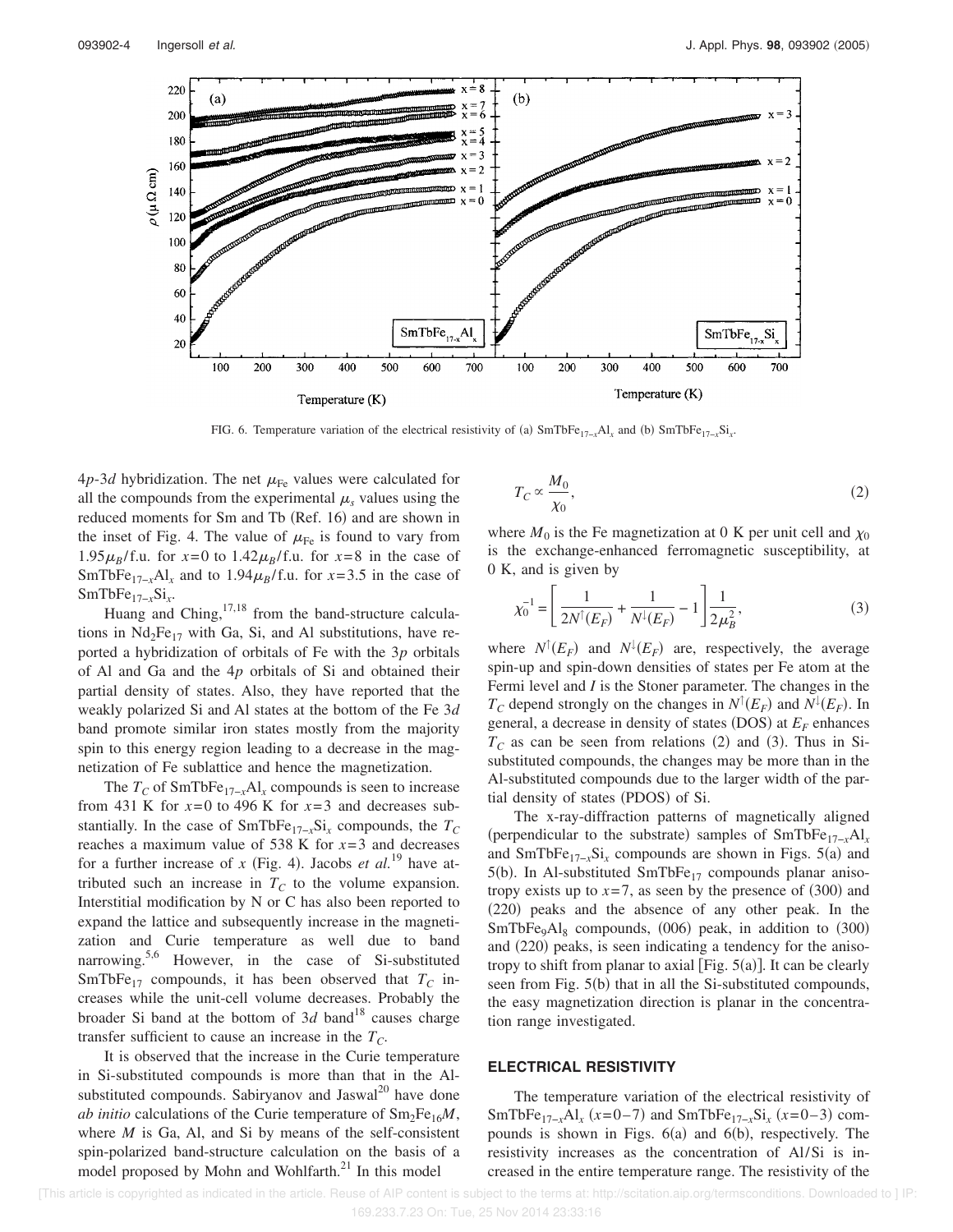TABLE I. Parameters for SmTbFe<sub>17−*x*</sub>Al<sub>*x*</sub> compounds after the resistivity data were fitted to the equations  $\rho(T) = \rho_0 + AT^2$  (30–60 K) and  $\rho(T) = B$ +*CT*−*DT*<sup>3</sup> (70–350 K).

| $\boldsymbol{\mathcal{X}}$ | $\rho$<br>$(\mu\Omega \text{ cm})$ | А<br>$(n\Omega \text{ cm K}^{-2})$ | B<br>$(\mu\Omega \text{ cm})$ | C<br>$(\mu\Omega \text{ cm K}^{-1})$ | $D \times 10^{-7}$<br>$(\mu\Omega \text{ cm K}^{-3})$ |
|----------------------------|------------------------------------|------------------------------------|-------------------------------|--------------------------------------|-------------------------------------------------------|
| $\theta$                   | 19.11                              | 4.18                               | 18.29                         | 0.36                                 | 6.57                                                  |
| 1                          | 66.38                              | 3.90                               | 71.53                         | 0.21                                 | 3.67                                                  |
| $\overline{2}$             | 93.27                              | 3.42                               | 99.62                         | 0.16                                 | 2.89                                                  |
| 3                          | 111.79                             | 1.38                               | 109.20                        | 0.14                                 | 1.48                                                  |
| $\overline{4}$             | 121.00                             | 1.17                               | 112.30                        | 0.30                                 | 3.40                                                  |
| 5                          | 160.45                             | 0.37                               | 156.05                        | 0.07                                 | 0.96                                                  |
| 6                          | 169.46                             | 0.39                               | 164.25                        | 0.08                                 | 0.31                                                  |
| 7                          | 192.40                             | 0.28                               | 190.65                        | 0.04                                 | 0.96                                                  |
| 8                          | 196.50                             | 0.40                               | 194.80                        | 0.04                                 | 0.49                                                  |

silicon compounds is higher at all temperatures than that of the corresponding Al-substituted compounds. This presumably occurs because of the reduced number of conduction electrons in the silicon compounds, a reduction, which occurs as a result of the higher covalency of the silicon bonds with its near neighbors as compared to the aluminum bonds.

The total electrical resistivity of a ferromagnetic material according to Matthiessen's rule<sup>22</sup> is expressed as

$$
\rho(T) = \rho_0 + \rho_{\rm ph}(T) + \rho_{\rm mag}(T),\tag{4}
$$

where  $\rho_0$  is the temperature-independent residual resistivity,  $\rho_{ph}(T)$  is the contribution due to electron-phonon scattering, and  $\rho_{\text{mag}}(T)$  is the electron-magnon scattering. One of these contributions predominates depending upon the temperature range.

At low temperature the electrical resistivity in these compounds is attributed to electron-electron scattering and electron-magnon scattering, which has been shown to have a quadratic dependence with temperature in the temperature range of 30–60 K. Thus, the temperature dependences of the electrical resistivity in SmTbFe17−*<sup>x</sup>*Al*<sup>x</sup>* and SmTbFe17−*<sup>x</sup>*Si*<sup>x</sup>* are fitted to

$$
\rho(T) = \rho_0 + AT^2. \tag{5}
$$

The values of *A* obtained from the fit are given in Tables I and II. The values are seen to be of the order of n $\Omega$  cm K<sup>-2</sup> indicating the dominance of the electron-magnon contribution over the electron-electron contribution to the electrical resistivity.<sup>23</sup> There is a large change in the value of *A* for  $SmTbFe<sub>14</sub>Al<sub>3</sub>$  from that of the case of  $SmTbFe<sub>15</sub>Al<sub>2</sub>$ . In several  $R_2Fe_{17-x}Al_x$  compounds it has been reported that until  $x \approx 3$ , Al occupies the 18*h* site and starts occupying the 18*f* 

TABLE II. Parameters for SmTbFe17−*<sup>x</sup>*Si*<sup>x</sup>* compounds after the resistivity data were fitted to the equations  $\rho(T) = \rho_0 + AT^2$  (30–60 K) and  $\rho(T) = B$ +*CT*−*DT*<sup>3</sup> (70–350 K).

| $\mathcal{X}$  | ρ<br>$(\mu\Omega \text{ cm})$ | A    | R      | C<br>$(n\Omega \text{ cm K}^{-2})$ $(\mu\Omega \text{ cm})$ $(\mu\Omega \text{ cm K}^{-1})$ | $D \times 10^{-7}$<br>$(\mu\Omega \text{ cm K}^{-3})$ |
|----------------|-------------------------------|------|--------|---------------------------------------------------------------------------------------------|-------------------------------------------------------|
| $\theta$       | 19.11                         | 4.18 | 18.29  | 0.36                                                                                        | 6.57                                                  |
|                | 79.14                         | 3.05 | 91.03  | 0.130                                                                                       | 1.83                                                  |
| $\overline{2}$ | 103.56                        | 2.90 | 110.45 | 0.150                                                                                       | 3.00                                                  |
| $\mathcal{R}$  | 124.63                        | 2.90 | 129.40 | 0.150                                                                                       | 1.26                                                  |

site above  $x = 3$ . This could probably lead to the development of shorter-wavelength magnons that could result in the decrease in the curvature of the parabolic part of  $\rho(T)$  curve, reflecting as smaller *A* values.

At higher concentrations the temperature coefficient of the resistivity is considerably reduced. This may be because of the small mean free paths of the charge carriers as a result of the increase in the scattering. In the case of Si-substituted  $SmTbFe<sub>17</sub>$  compounds the electron-magnon contribution is observed for the concentrations  $x=0$  and 1 as the temperature-dependent electrical resistivity shows a quadratic variation in the temperature range of  $30-60$  K.

A fit of the resistivity of SmTbFe17−*x*Al*<sup>x</sup>* and SmTbFe<sub>17−*x*</sub>Si<sub>*x*</sub> compounds *x*, between 120 and 295 K, to the function,

$$
B + CT^2 - DT^3 \tag{6}
$$

indicates that *D* is positive and equal to ≈3  $\mu\Omega$  cm K<sup>-3</sup>, for  $x=1$  and  $x=3$ , for instance, for both Al and Si substitutions (see Tables I and II). This value is similar to those obtained<sup>24</sup> in  $(\Pr_{x} \text{Er}_{1-x})_2 \text{Fe}_{17}$  compounds. A positive *D* value implies that the quantity  $[3(1/N)^2(dN/d\varepsilon)^2 - (1/N)(d^2N/d\varepsilon^2)]$  is positive, which is possible if the Fermi level is situated in the flank of the density-of-states valley, where the slope  $(dN/d\varepsilon)$ is large and the curvature  $(d^2N/d\varepsilon^2)$  is small. Band-structure calculations<sup>18</sup> on the Nd<sub>2</sub>Fe<sub>17-*x*</sub>(Al/Si)<sub>*x*</sub> solid solutions have shown a similar result for the Fermi level.

## **SUMMARY AND CONCLUSIONS**

The substitution of Al leads to an expansion of lattice whereas it decreases due to the substitution of Si for Fe in  $SmTbFe<sub>17</sub>$ . The saturation magnetization decreases with the increase of the amount of Al and Si substitutions. The rates of the decrease of  $M_s$  are similar in the case of Al- and Si-substituted compounds and are attributed to the changes in the density of states of 3*d* band at the Fermi level. The Curie temperature increases initially with Al and Si substitutions and then decreases. The easy magnetization direction lies on the basal plane up to  $x=7$  in SmTbFe<sub>17−*x*</sub>Al<sub>*x*</sub> and for the  $x=8$  compound there is a tendency for the easy direction of magnetization  $(EMD)$  to move towards  $c$  axis. In SmTbFe<sub>17-*x*</sub>Si<sub>*x*</sub> the EMD is planar up to *x*=3.5. The electronmagnon scattering contribution to the electrical resistivity is observed at the temperature range of  $30-60$  K in all the compounds.

## **ACKNOWLEDGMENT**

One of the authors (J.C.I) acknowledge with thanks the financial support of the Indian Institute of Technology Madras.

<sup>6</sup>M. Venkatesan, U. V. Varadaraju, and K. V. S. Rama Rao, J. Magn. Magn. Mater. 182, 31 (1998).

 [This article is copyrighted as indicated in the article. Reuse of AIP content is subject to the terms at: http://scitation.aip.org/termsconditions. Downloaded to ] IP: 169.233.7.23 On: Tue, 25 Nov 2014 23:33:16

<sup>&</sup>lt;sup>1</sup>J. M. D. Coey and H. Sun, J. Magn. Magn. Mater. 87, L251 (1990).

 $^{2}$ Y. Z. Wang and G. C. Hadjipanayis, J. Appl. Phys.  $69$ , 5565 (1991).

<sup>3</sup>M. Valeanu, N. Plagaru, and E. Burgo, Solid State Commun. **89**, 519  $(1994).$ 

<sup>4</sup>B.-G. Shen, F. Wang, L. Kong, and L. Cao, J. Phys.: Condens. Matter **5**, 1685 (1993).

<sup>&</sup>lt;sup>5</sup>K. G. Suresh and K. V. S. Rama Rao, J. Appl. Phys. **79**, 345 (1996).